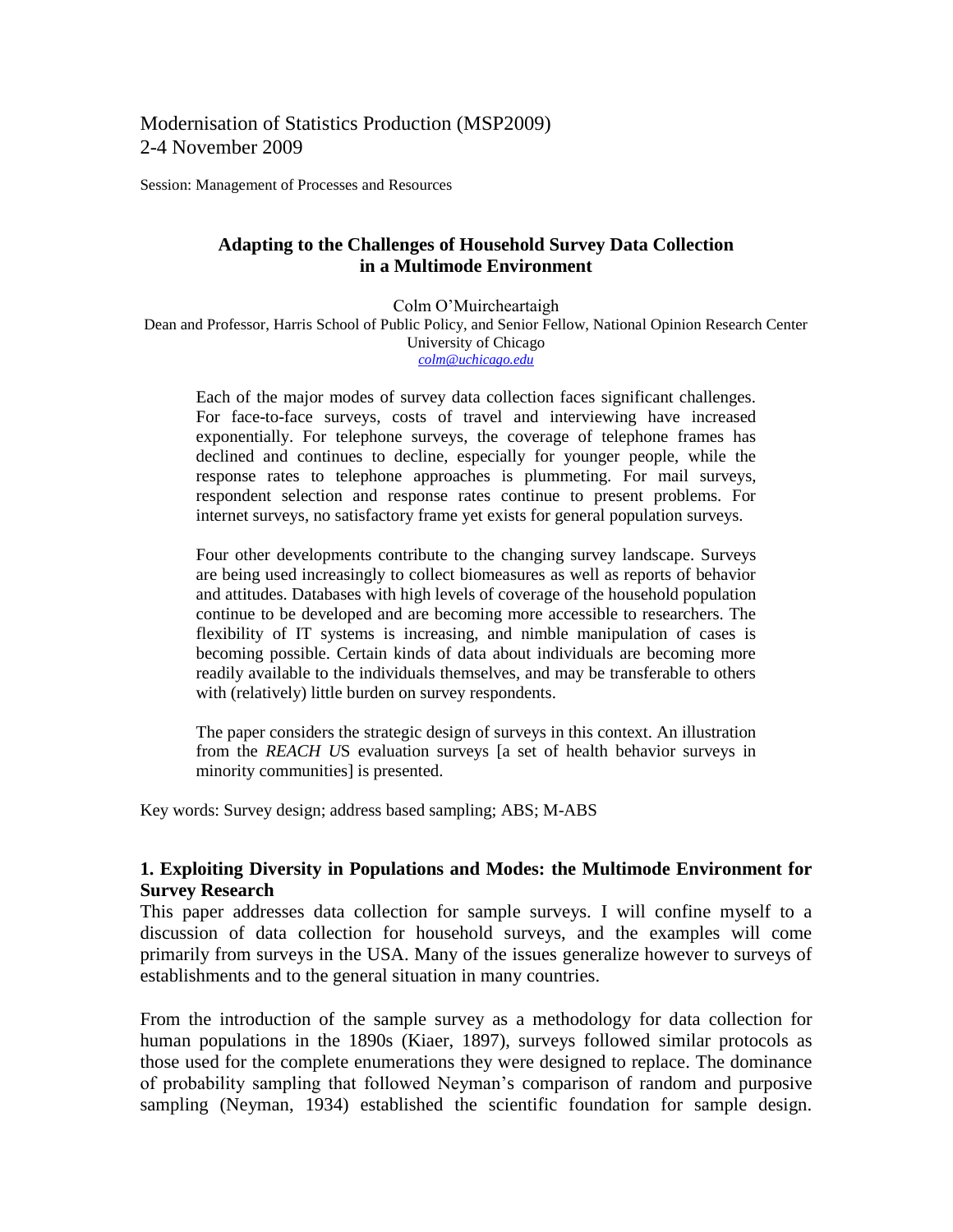Standards for questionnaire design were developed through the 1940s, and interviewer training methods were established by the mid 1940s. By the 1950s a homogeneous model for the social survey had emerged. Sample designs were standardized in most countries, only one mode of data collection was used for each survey, questionnaires were standardized and monolingual, and generally dealt with a single unit of measurement, either an individual or a household.

## **1.1 Problems with Current Surveys**

For almost half a century, the standard model for the sample survey functioned effectively and survived basically intact. In the 1960s and 1970s, telephone surveys were introduced on a wide scale, first in market research and then in government work. Sampling frames were developed, question design issues were addressed, and response rates were respectably high. The portable computer led to development of computerassisted survey information collection (CASIC: CATI for telephone surveys, CAPI for in person surveys, CASI for self-administered questionnaires, and CADE for third-party data entry).These were incorporated into the process without any fundamental disruption of the underlying model.

In recent years, there has been a gradual deterioration in the quality of surveys. Though some surveys still maintain very high standards, this has been achieved through a substantial increase in the effort and expense. Face-to-face surveys are generally too slow and too expensive, and even with the added time and expense response rates are difficult to maintain at previous levels. Telephone surveys suffer from coverage problems (especially with cell-phones, or if a list frame is used), density problems (if a comprehensive frame of possible telephone numbers is used), and low response rates. Response rates have declined steadily since telephone surveys became widespread in the 1970s, and now hover near 30% for high quality surveys (much lower in many circumstances);. Internet surveys suffer from the absence of any population frame that can generate a probability sample of the population. Other personal electronic devices have too little penetration, lack frames, and their behavior is not well understood. Mail surveys have problems with response rates and within-household respondent selection; no satisfactory way has yet been found to deal with subsampling within households by mail.

As a response to the gradual deterioration of the standard model, the social survey has undergone a transformation in recent years. Diversity has been recognized and exploited; technology has been harnessed to the service of surveys, the range of measures surveys can collect has expanded, and modes thought to be obsolete have been resurrected.

### **1.2 Recognizing Diversity: An Illustration**

An example may illustrate one way in which diversity has been recognized. The standard sample design for face-to-face surveys in the USA was a multi-stage area sample using metropolitan areas or counties as primary sampling units, with the selection of either one or two further area stages using smaller compact areas, and with field listing of household units within quite small ultimate area units. In the past ten years or so, three developments have allowed samplers to reconsider their designs. First, a high quality list of addresses (based on the US Postal Service's Delivery Sequence File (address list)) has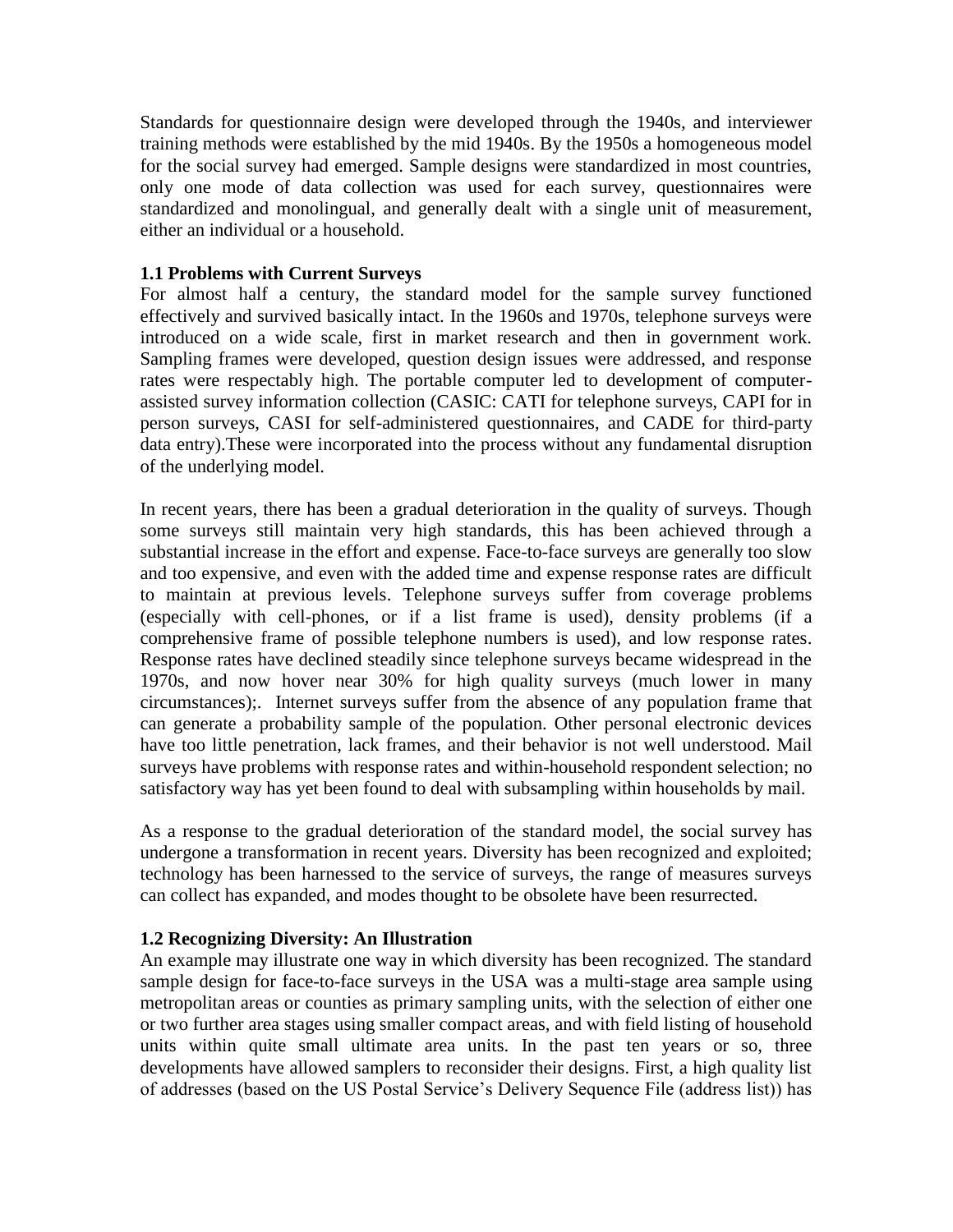become available commercially. Second, geocoding software has made it possible to locate these addresses in Census blocks and other spatial units. Third, a pre-fieldwork assessment of the quality of these addresses is possible. Consequently the US can be treated not as an undifferentiated whole, but as a set of strata with quite different design implications.

Though the USA is correctly seen as a large sparsely populated country, when we consider the variability in population density across different geographical areas it may more accurately be considered as a combination/mixture of populations of quite different character. Figure 1 shows the most densely populated Standard Metropolitan Statistical Areas in the USA. The densely colored core represents the parts of these SMSAs in which dwellings have street-style addresses (and thus for which we have a list frame). These SMSAs are sufficiently large that they are certainty selections in most national sample designs.



Figure 1: High-Density Urban

Figure 2 shows the next level of density and the parts of these SMSAs which have streetstyle addresses. For cost reasons a sample of these less dense (and smaller in population) areas must be selected in the first stage of the design. Within the selected areas, however, once again a list frame is available, making the choice of secondary sampling unit relatively invariant in terms of cost.

Finally in the rest of the country (Figure 3) the situation resembles more the standard area probability sampling situation, in which lists must be constructed after selection of area units. This constrains the size of these units due to the considerable cost of list construction.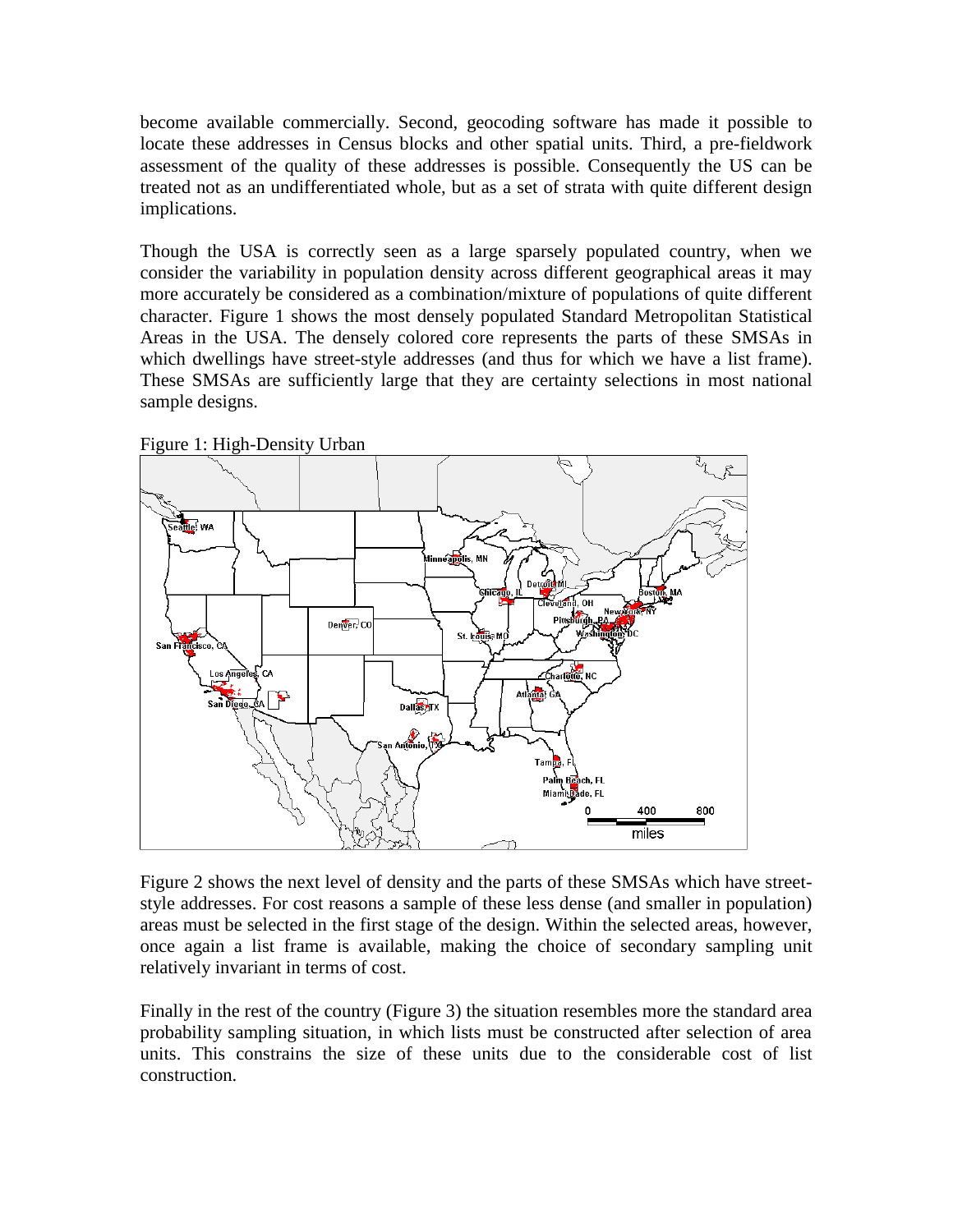Figure 2: Other Major Urban and Suburban



Figure 3: Small Counties and Non-Urban

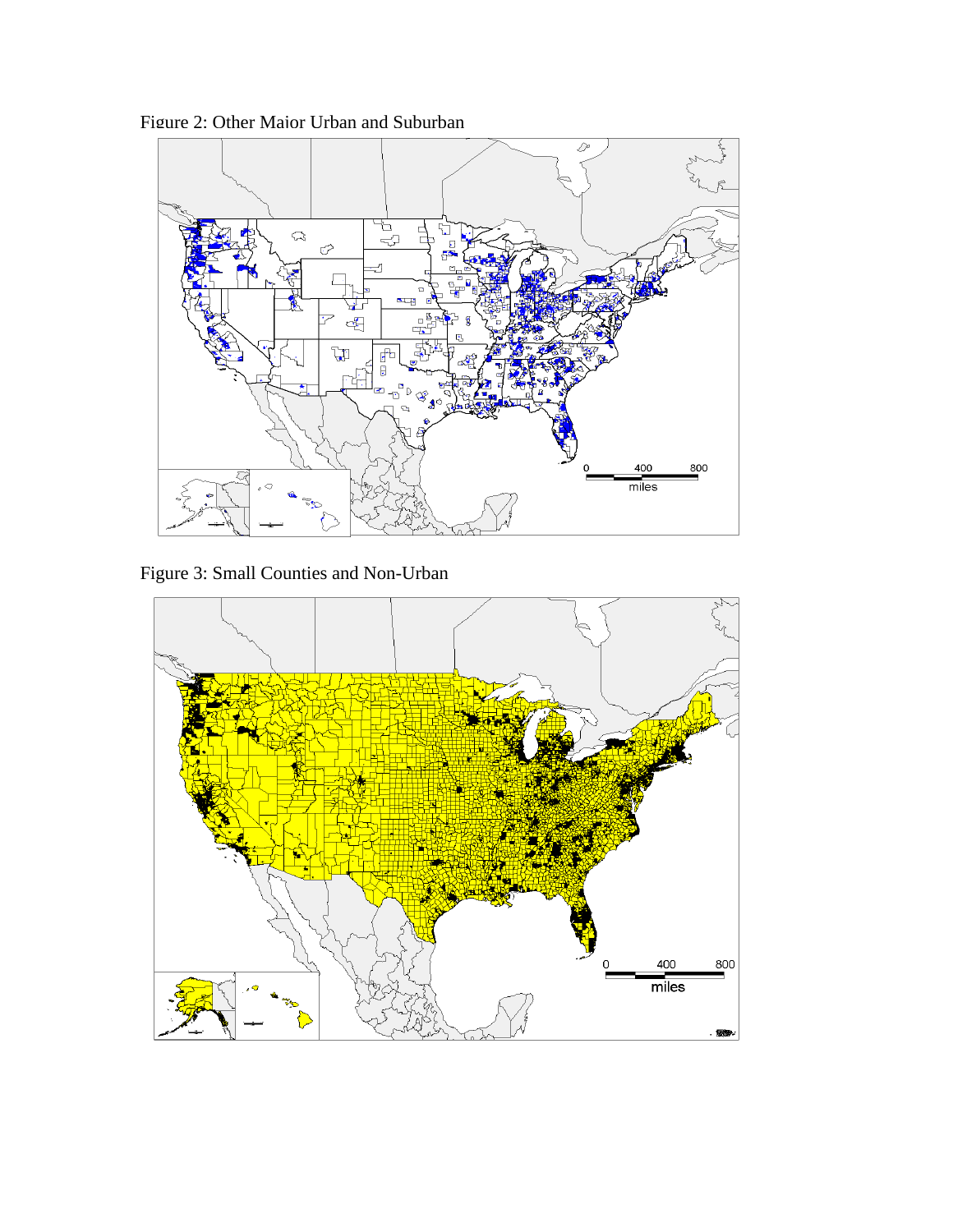Figure 4 shows the distribution of the three strata across the US.



Stratum 1 has 41% of the population in only 2% of the area of the country. This population density is comparable to that of densely populated areas in northern Europe and elsewhere. Stratum 2 has  $32\%$  of the population in a further 6% of the area – a population density somewhere between inner urban and suburban. The remaining 92% of the area contains only a quarter (about 27%) of the population. It is only in this stratum (stratum 3) that tight clustering of households is necessary at the final stage of selection.

Thus each stratum has quite different design (cost/variance) parameters; this should be reflected in the ultimate design.

### **2. Changes in Survey Environment**

### **2.1 Biomeasures**

Historically, biological data collection was included in some survey work, but the collection was carried out by medically qualified personnel, with the recruitment (and perhaps questionnaire data) being the responsibility of the survey interviewers. In the past 10 years there has been a dramatic increase in the incorporation of biomeasure collection directly in the work of the interviewers. This has become possible mainly because of the extraordinary advances in biological assay of samples that are minimally invasive, such as blood spots (obtained from finger pricks) and saliva. In the US at least, respondents have also shown themselves to be comfortable with requests for more intimate data such as self-administered vaginal swabs. This extension of the scope of surveys also has implications for survey design.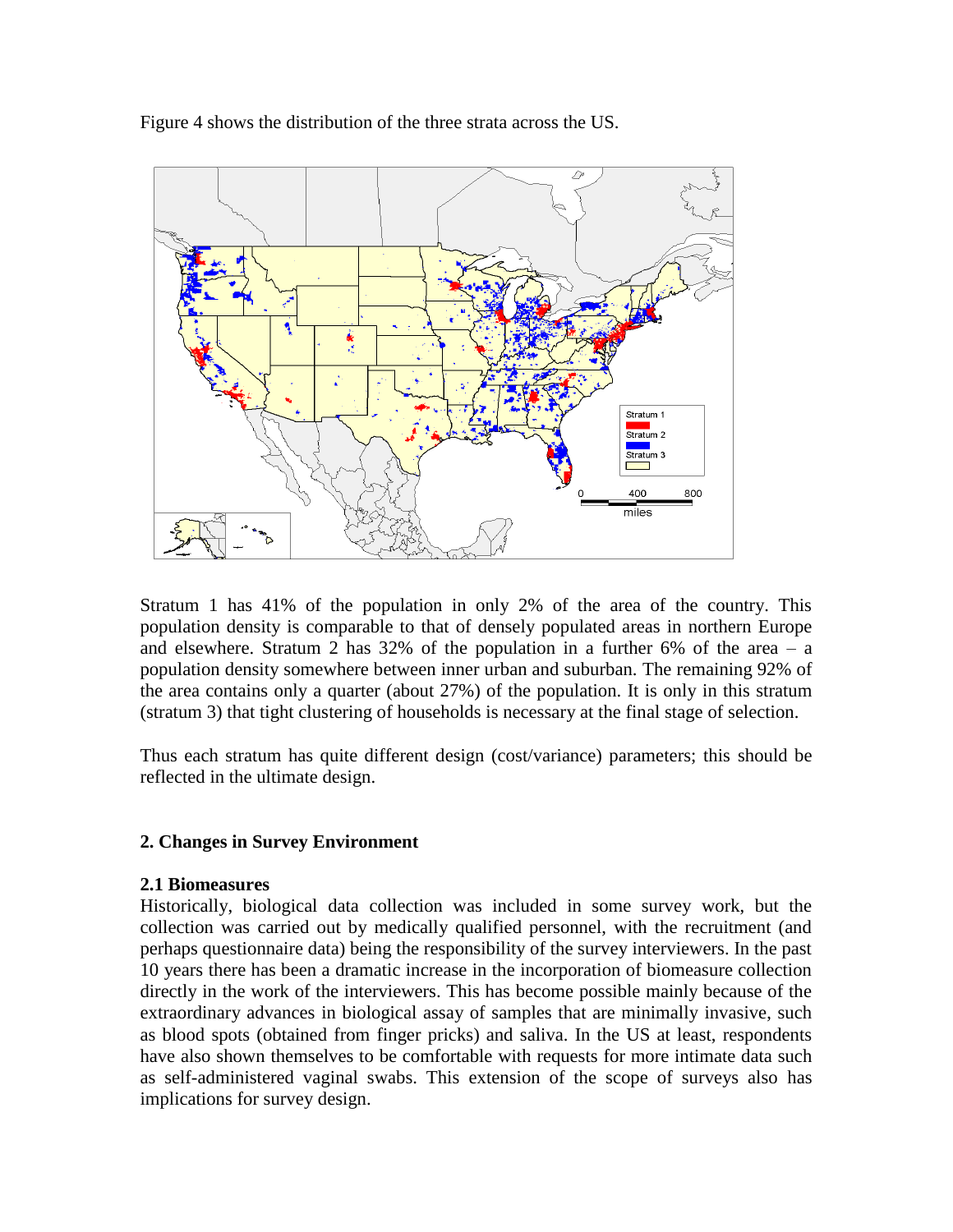### **2.2 Technology**

Advances in technology and its application have also changed the options available for survey design and implementation in three (TK) ways. First, computer-assisted sampling is much faster than traditional list- and map-based selection and it is in principle portable across modes and frames. Second, Geographical Information Systems (GIS) can be used to link frames generated from information previously confined to different modes. Third, Computer-assisted Survey Information Collection (CASIC) has been adapted to multiple modes; can (in principle) provide flexible and easily controlled delivery of a tailored stimulus; can record complex (bio)measurements directly; can record location and movement; and can send real-time data to survey headquarters.

### **3. The New Approach – Matching Diversity with Diversity**

In order to overcome the varied problems presented by the different approaches, we need to re-think our approach to data collection. Consider the problem. The world/population, our target characteristics, and the survey objectives vary in a multitude of ways.

First, we have multiple frames that purport to describe the population – most are specific to a particular mode of selection (telephone numbers and mailing addresses, for instance). The element in each frame may be different: landlines typically identify households or dwelling units (as do addresses), cell-phones typically relate to individuals.

Second, the characteristics we seek to measure may make very different demands on the data collection process. Observational data require a visit from the interviewer. Biomeasures and other physical measurements typically require the presence of the interviewer and the respondent in the same place. Attitude data may be collected by any of a number of modes, though there may be arguments as to the relative quality of the data.

Third, in the data collection process there are multiple tasks, and the information and skills required for each may be quite different. Thus locating and identifying the selected sample member may be a task that requires technological skills and care; convincing the selected unit to participate in the survey requires sales and negotiation skills that involve building a personal connection with the potential respondent; and administering the interview schedule correctly requires care and adherence to instructions (and perhaps some (psychological) distance between the interviewer and the respondent.

Fourth, the platform on which the data collection is built may also vary. There may be a paper instrument, and the electronic version may be on the interviewer's laptop computer, in a form suitable for interviews or self-completion, or perhaps on the web.

Fifth, the accessibility of the population may also be highly variable. The differences are stark even by looking at the range across the three strata illustrated in figures 1 through 3. Even taking the average of these densities, population density in stratum 1 is 70 times that of stratum 3; the ratio of the extremes in these strata is of course much higher; for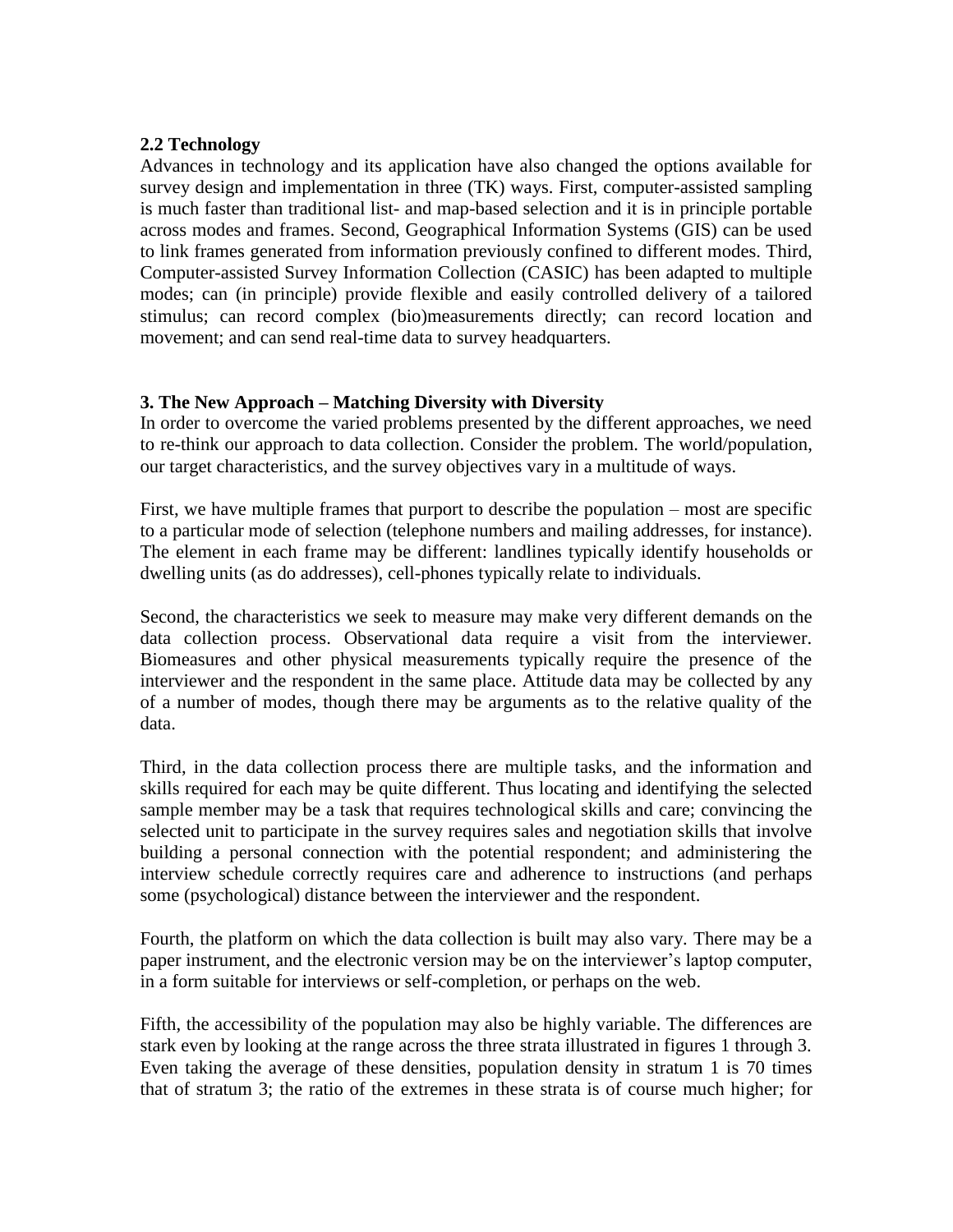example, the ratio of the density of the top half of stratum 1 to the density of the bottom half of stratum 3 is 200.

Though the variations described above occur within the US population, their implications become even clearer when trying to design studies across countries and across cultures (multicultural and multinational surveys). The futility of trying to standardize sample designs across countries has long been recognized (see, for instance, Verma, Scott, and O'Muircheartaigh (1980) for the World Fertility Survey); there has been more resistance to the idea of standardizing objectives rather than process in other areas of design.

## **3.1 Some Dimensions of Variation**

To illustrate the complexity of the situation, consider the characteristics described briefly in the table below.

| Aspect                          | Variation across                                                 |
|---------------------------------|------------------------------------------------------------------|
| Nature and quality of the frame | Home address, phone number, internet address                     |
| Capacity to respond             | Health, education, age,                                          |
| Propensity to respond           | Culture, personality,                                            |
| Population diversity            | Language, cognitive capacity, robustness to burden               |
| Particular mode-specific        | e.g. coverage for internet, population density for face-to-face, |
| Considerations                  | $\ddotsc$                                                        |

## **3.2 Some Cells of the Multidimensional Lattice**

Two examples illustrate the extremes for a hypothetical survey of individuals in the US.

*Ideal:* On the street-style address frame; living in high-density population area; listed landline phone number; available cellphone number and individual-specific internet (frame-linked) address; regular internet access; high propensity to respond to all approaches. Such an individual is available through multiple frames, is willing to provide data through multiple modes; and provides high quality data through all approaches. Our ideal prospect.

*Not good:* Not on the street-style address frame; living in low-density population area; no phone; no internet access; low propensity to respond to any and all approaches. Available only by expensive field listing and face to face interviewing, a poor prospect for survey research.

# **3.3 Multiple Modes, Multiple Sub-Designs**

With such a population, it seems unreasonable to design a survey with only one frame and one mode. The complex lattice of the population characteristics should be matched by a coherent lattice design. The design should make it posssible to obtain data from the ideal elements cheaply and efficiently, and save the more complex and expensive procedures for the more difficult cases.

Easier said than done, however, as identifying the characteristics of the cases in advance is well-nigh impossible (though some of the characteristics (population density, quality of address) may be known. The characteristics that come to light only during the process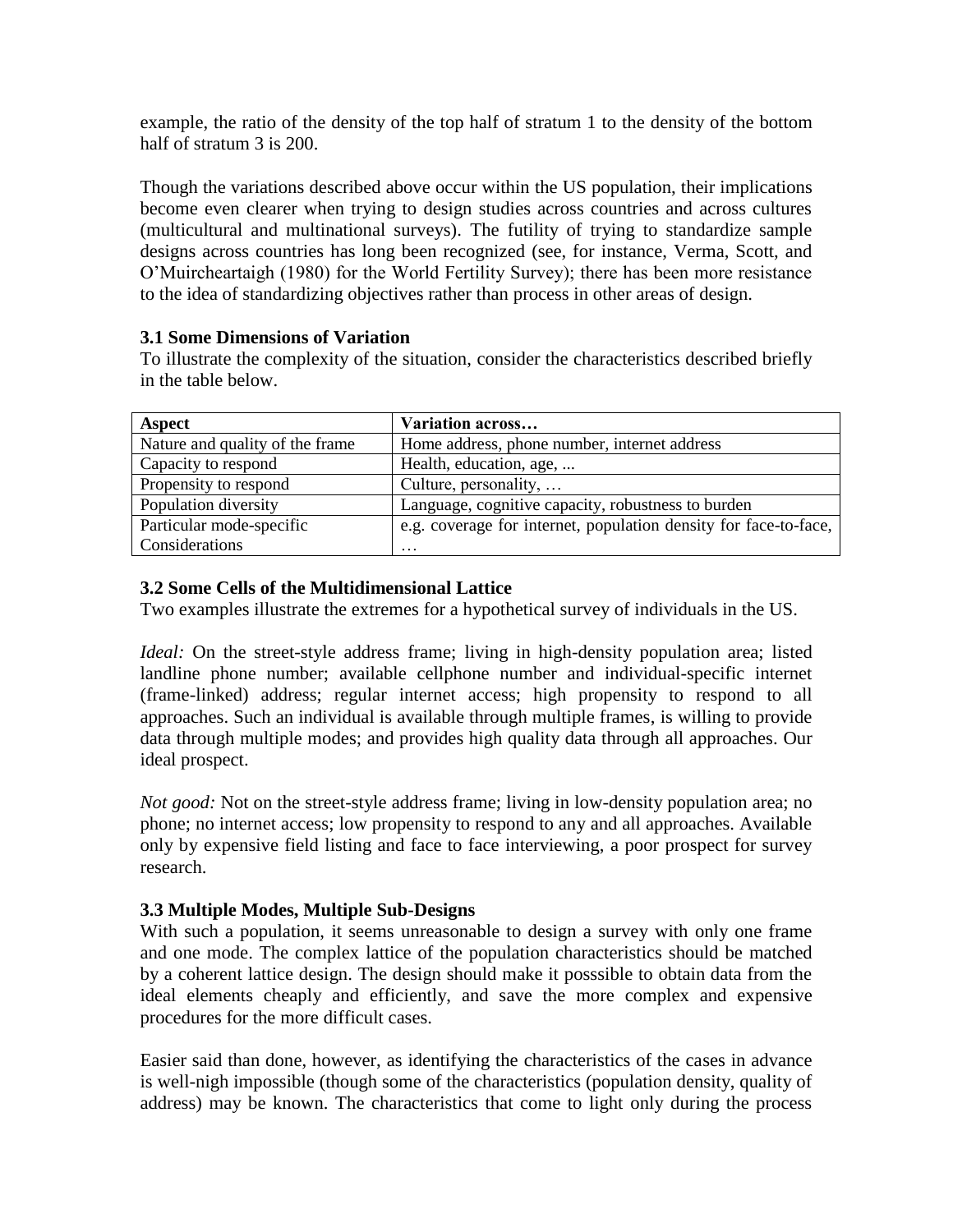(propensity to respond to a particular mode, for instance) present a different problem. The process must be sufficiently flexible and agile to make dynamic adjustments during the data collection. At a macro level the survey process must produce real time streams of information on dispositions of cases, and be able to produce projections of outcomes so that the issued sample can be adjusted depending on progress [this is particularly the case for situations in which the frame is seriously imperfect so that eligibility rates are not known in advance. It must be possible to switch fluently among modes so that should it become apparent that a respondent is more comfortable with a particular mode that mode can be offered. It would also be desirable to be able to switch among burdens (by having a less demanding protocol that would obtain the essential information even of it did not include the whole protocol.

#### **4. An Illustration: A Homogeneous Approach to Standard Information vs The Most and Best You Can Get?**

Below, I offer an example to illustrate the process; this is the approach developed at the National Opinion Research Center (NORC) for REACH-US (Racial and Ethnic Approaches to Community Health – United States) a multicommunity study of healthrelated attitudes and behavior in relatively deprived communities in the US. This is not intended to suggest that a particular approach, or sequence of approaches, is optimal, but merely to illustrate some of the possibilities. The areas involved are primarily urban; the diagram relates to these areas. [In two areas no address frame existed, and face-to-face interviewing was the first mode attempted in these communities.] The populations are defined by geographical area, based on census geographies (blocks, block groups, or tracts).

### **Multi-mode Address Based Sampling**

Underlying this approach is the belief that coverage is a fundamental requirement of the survey. Thus the starting point is the address frame that covers (essentially) all the dwellings in the community. Evaluation work on the frame (the Delivery Sequence File) suggests that the coverage rate is above 97% in urban areas.

Of the three modes being used in this study (mail, telephone, and face-to-face interviewing) telephone is the cheapest. Consequently the first stage of data collection was based on telephone numbers that matched the selected addresses. This operation was carried out by CATI from a centralized telephone facility.

Where no response was obtained by CATI, or where no telephone number was found that matched the selected address, a mail questionnaire (self-administered questionnaire (SAQ)) was sent to the address. As selection of respondents within household is highly problematic, responses were requested from all qualified adults in the household. Respondents were given two other alternatives: calling a toll-free number on which an interviewer would be available to carry out the interview by phone, or return a very short screening questionnaire, after which an interviewer would call. These two alternatives returned the case to the telephone mode. Various incentives were built into this process.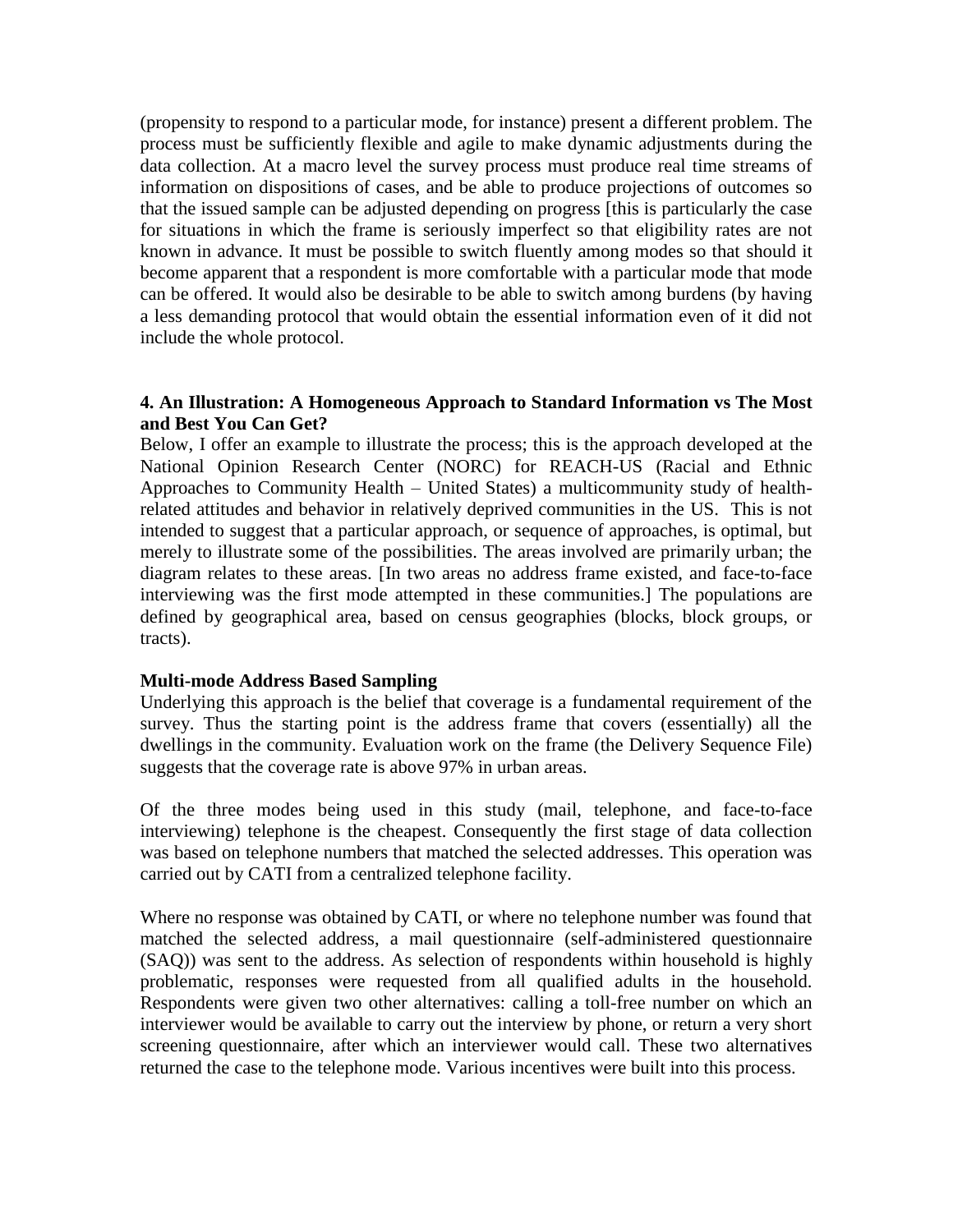Among those selected cases that failed to respond either by phone or to the mail questionnaire, a subsample of respondents was selected for field follow-up. In this final stage, the interviews were completed face-to-face. [This field stage was possible partly because the small geographical area of the communities made travel costs relatively low.]

# **5. Conclusion**

Underlying this approach is a re-thinking of the survey operation. Hitherto there has been among methodologists a very strong concern about mode effects, built in large part on a not very large number of experiments comparing the responses of matched samples of individuals. These experiments neglect the broader question of the combination of coverage, nonresponse and data quality that are implied by the choice of a particular mode.

Our objective should be to obtain the best possible data for the population (taking into account not just sampling error, but also coverage error, nonresponse error, and data quality). If faced with the choice between getting no data for a selected individual (because of noncoverage, say) and getting data in a different mode, most users (and stakeholders) would almost certainly prefer the latter (as they should, unless the alternative mode were so egregiously deficient that adding in the data decreased the overall quality of the information). The dynamic iterative nature of the REACH M-ABS design exploits the strengths of all the approaches simultaneously within a single design framework.